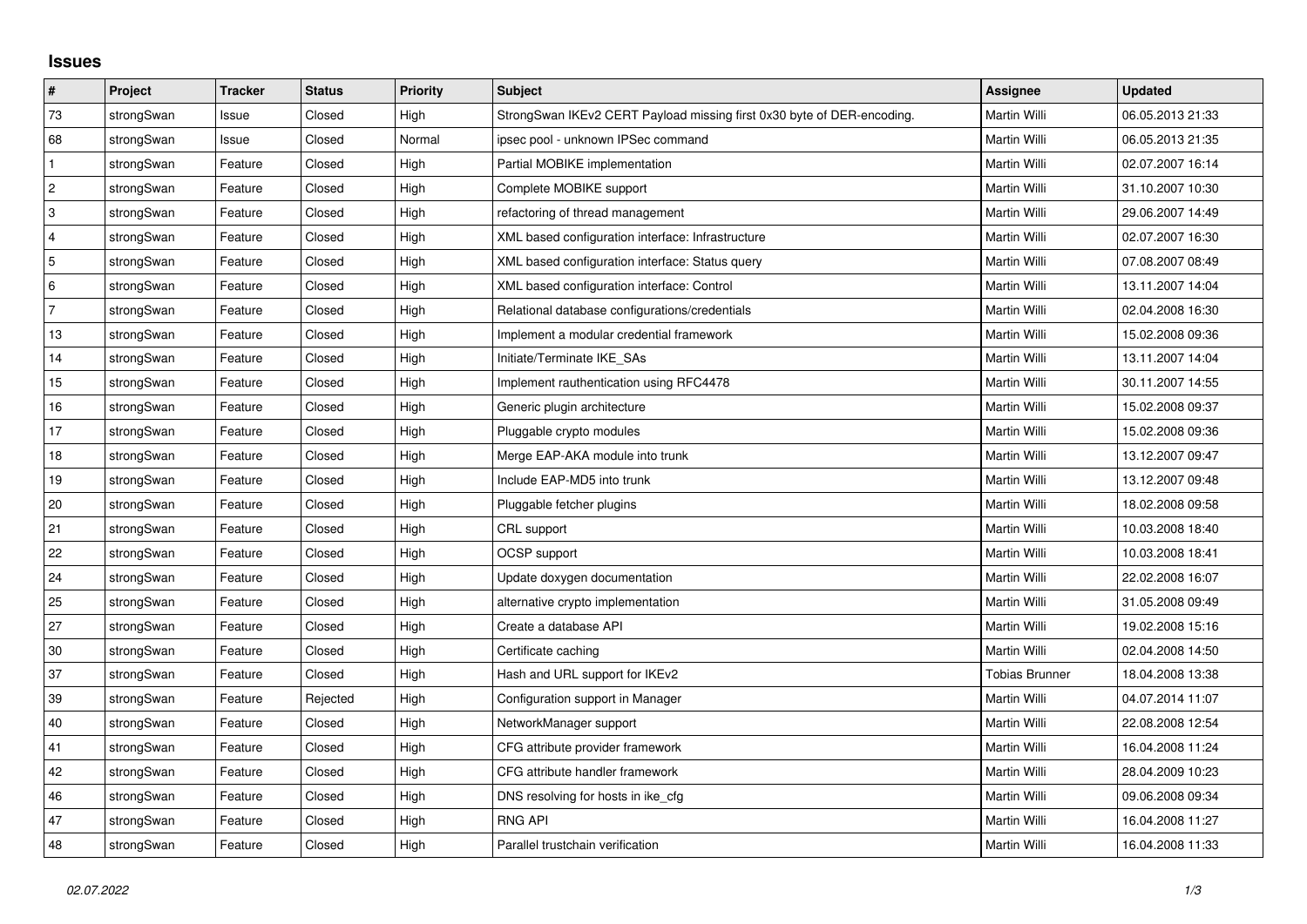| $\vert$ # | Project    | <b>Tracker</b> | <b>Status</b> | <b>Priority</b> | <b>Subject</b>                                                              | <b>Assignee</b>       | <b>Updated</b>   |
|-----------|------------|----------------|---------------|-----------------|-----------------------------------------------------------------------------|-----------------------|------------------|
| 54        | strongSwan | Feature        | Closed        | High            | <b>EAP-Identity Server functionality</b>                                    | Martin Willi          | 22.08.2008 12:55 |
| 59        | strongSwan | Feature        | Closed        | High            | Add additinal signal dependent parameter to bus                             | Martin Willi          | 29.07.2008 11:04 |
| 60        | strongSwan | Feature        | Closed        | High            | Implement draft-sheffer-ikev2-gtc-00 with PAM password verification         | Martin Willi          | 22.08.2008 12:59 |
| 57        | strongSwan | Feature        | Closed        | Normal          | new pluto connection option: verify_identifier                              | Andreas Steffen       | 25.07.2013 10:07 |
| 67        | strongSwan | Feature        | Closed        | Normal          | Implement DH groups 22-24                                                   | Martin Willi          | 19.04.2010 14:51 |
| 69        | strongSwan | Feature        | Closed        | Normal          | Improve scheduler performance                                               | <b>Tobias Brunner</b> | 04.12.2008 17:03 |
| 76        | strongSwan | Feature        | Closed        | Normal          | crypto test framework                                                       | <b>Martin Willi</b>   | 12.06.2009 11:31 |
| 78        | strongSwan | Feature        | Closed        | Normal          | Integrity tester for libstrongswan and all plugins.                         | Martin Willi          | 27.06.2009 16:19 |
| 100       | strongSwan | Feature        | Closed        | Normal          | Derive traffic selectors from authentication process                        | Martin Willi          | 23.07.2010 16:53 |
| 128       | strongSwan | Feature        | Closed        | Normal          | Plugin dependencies                                                         | Martin Willi          | 06.02.2012 10:51 |
| 129       | strongSwan | Feature        | Assigned      | Normal          | Relations between ike/child/peer cfg                                        | Martin Willi          | 06.02.2012 10:50 |
| 23        | strongSwan | Feature        | Closed        | Low             | PKCS#11 based smartcard implementation                                      | Martin Willi          | 12.10.2010 13:42 |
| 38        | strongSwan | Feature        | <b>New</b>    | Low             | OCSP in IKE payload, RFC4806                                                |                       | 19.12.2014 14:20 |
| 12        | strongSwan | <b>Bug</b>     | Closed        | Immediate       | Fix build on uClibc                                                         | Martin Willi          | 31.10.2007 10:34 |
| 8         | strongSwan | Bug            | Closed        | Urgent          | MOBIKE selects disappearing IPv6 address                                    | Martin Willi          | 05.07.2007 09:03 |
| 51        | strongSwan | <b>Bug</b>     | Closed        | Urgent          | fips signer should not chek for \$(PREFIX)/libexec/ipsec/ at build time     | Andreas Steffen       | 19.08.2008 21:10 |
| 10        | strongSwan | <b>Bug</b>     | Closed        | High            | distribution cannot be built because logout.cs template is missing in trunk | <b>Martin Willi</b>   | 18.09.2007 07:43 |
| 11        | strongSwan | Bug            | Closed        | High            | Show IKE_SA status overview                                                 | Martin Willi          | 31.10.2007 10:29 |
| 26        | strongSwan | <b>Bug</b>     | Closed        | High            | Port all tools to new crypto/credential APIs                                | Martin Willi          | 21.03.2008 18:04 |
| 31        | strongSwan | Bug            | Closed        | High            | ikev2/rw-eap-aka-rsa scenario fails                                         | Martin Willi          | 19.03.2008 15:25 |
| 32        | strongSwan | <b>Bug</b>     | Closed        | High            | ikev2/rw-no-idr scenario fails                                              | Martin Willi          | 19.03.2008 11:13 |
| 33        | strongSwan | <b>Bug</b>     | Closed        | High            | ikev2/crl-revoked scenario broken                                           | Martin Willi          | 19.03.2008 19:02 |
| 34        | strongSwan | Bug            | Closed        | High            | ikev2/multi-level-ca-loop segfaults                                         | Martin Willi          | 31.03.2008 09:19 |
| 35        | strongSwan | <b>Bug</b>     | Closed        | High            | ikev2/ocsp-no-signer-cert scenario segfaults                                | Martin Willi          | 02.04.2008 09:45 |
| 36        | strongSwan | <b>Bug</b>     | Closed        | High            | strongswan-4.2.0 does not compile with uclibc                               | Martin Willi          | 04.04.2008 13:51 |
| 43        | strongSwan | <b>Bug</b>     | Closed        | High            | missing certificate_identity in SQL database causes segfault                | Martin Willi          | 07.04.2008 10:08 |
| 45        | strongSwan | Bug            | Closed        | High            | Failure to open SQLite database crashes charon                              | Martin Willi          | 07.04.2008 09:16 |
| 49        | strongSwan | Bug            | Closed        | High            | starter log directly to terminal                                            | Martin Willi          | 30.04.2009 10:18 |
| 50        | strongSwan | Bug            | Closed        | High            | plutostderrlog option missing                                               | Martin Willi          | 11.05.2008 10:10 |
| 52        | strongSwan | Bug            | Closed        | High            | Migrate ESP sequence number in update_sa                                    | <b>Tobias Brunner</b> | 25.06.2008 08:40 |
| 55        | strongSwan | Bug            | Closed        | High            | Implement SHA512/384/256 HMAC with proper truncation in kernel              | Martin Willi          | 03.12.2009 11:41 |
| 56        | strongSwan | Bug            | Closed        | High            | New interface for EAP-SIM backend                                           | Martin Willi          | 24.10.2008 10:23 |
| 61        | strongSwan | Bug            | Closed        | High            | When recovering from DPD, firewall rules aren't added as necessary          | Andreas Steffen       | 06.05.2013 21:43 |